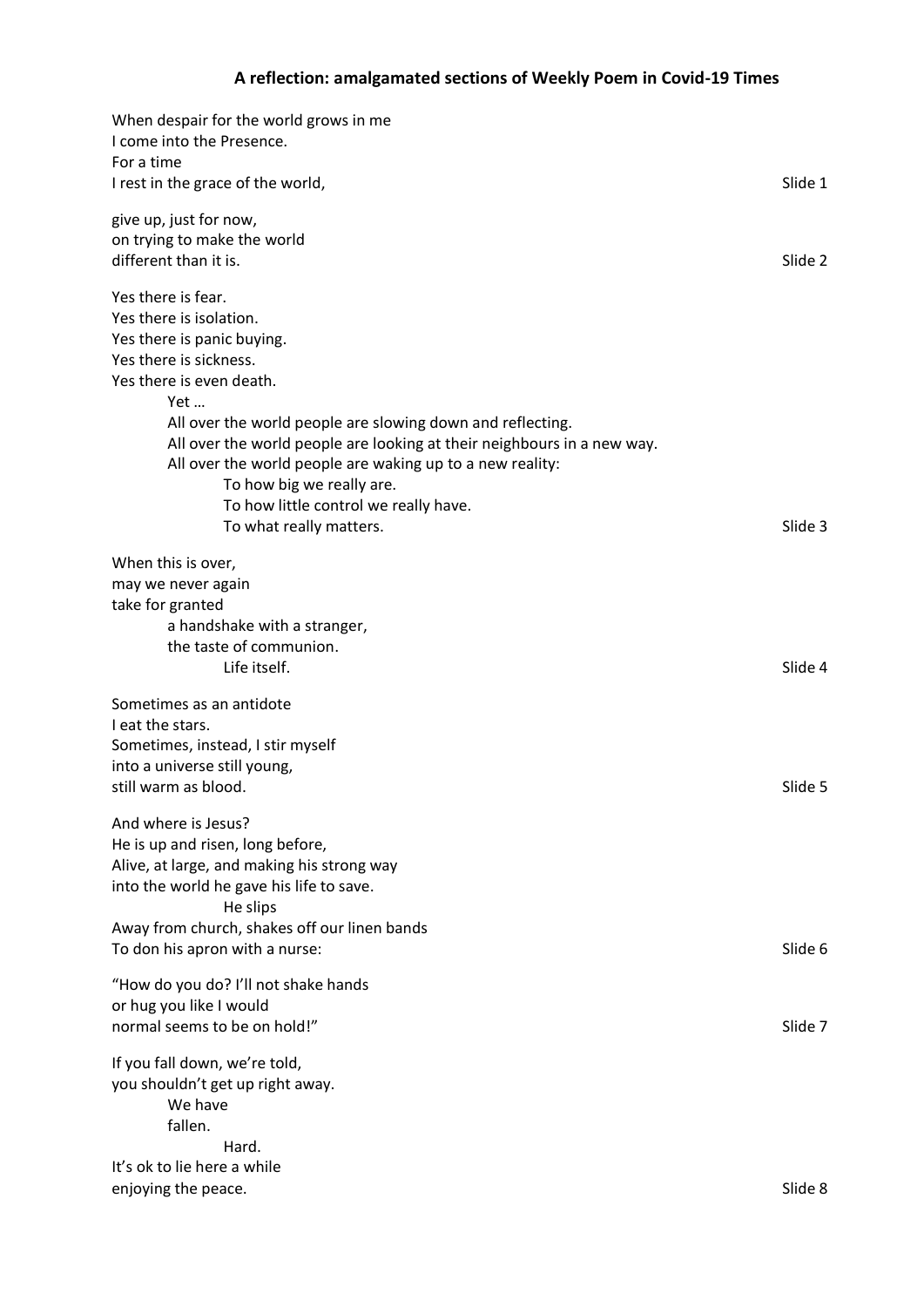| The deer are reclaiming the woods -<br>each hoof print a hopeful rebellion.<br>The paths that we once trod<br>now lie bare in this small revolution.                                                                                                                                               | Slide 9    |
|----------------------------------------------------------------------------------------------------------------------------------------------------------------------------------------------------------------------------------------------------------------------------------------------------|------------|
| For those behind locked doors,<br>fearful of illness, poverty, violence, and loneliness<br>we seek a blessing.<br>For those outside locked doors,<br>in the moments of encounter<br>in the richness that sustains our spirits                                                                      |            |
| in the renewal of nature<br>peace be with you                                                                                                                                                                                                                                                      | Slide 10   |
| like you've only now remembered<br>you are alive.                                                                                                                                                                                                                                                  | Slide 11   |
| Give us resolution , courage,  persistence , strength , acceptance , grace<br>and wisdom to discriminate between our own impatience to move forward<br>and your Spirit's deep stirring of our spirits when the time is right to move.                                                              | Slide 12   |
| To all that is chaotic<br>let there come silence:<br>an opening<br>into the quiet<br>that lies beneath<br>the chaos,<br>where you find<br>the peace<br>you did not think<br>possible,                                                                                                              | Slide 13   |
| moments of revelation near leaves, sunlight and skin.<br>And wonky, colourful rainbows.                                                                                                                                                                                                            | Slide 14   |
| For There is a time for mercy<br>and there is a time for reflection.<br>There is a time for certainty<br>and there is a time for unknowing:<br>soft protection for seeds<br>unready to face full sun.                                                                                              | Slide 15   |
| So we pray for our locked-down, longing world.<br>Yes there is fear.<br>But there does not have to be hate.<br>Yes there is isolation.<br>But there does not have to be loneliness.<br>Yes there is panic buying.                                                                                  |            |
| But there does not have to be meanness.<br>Yes there is sickness.<br>But there does not have to be disease of the soul.<br>Yes there is even death.<br>But we are always encompassed by Love.<br>Wake to the choices you make,<br>open the windows of your soul.<br>And though you may not be able |            |
| to touch across the empty square,<br>Sing.                                                                                                                                                                                                                                                         | As Slide 3 |